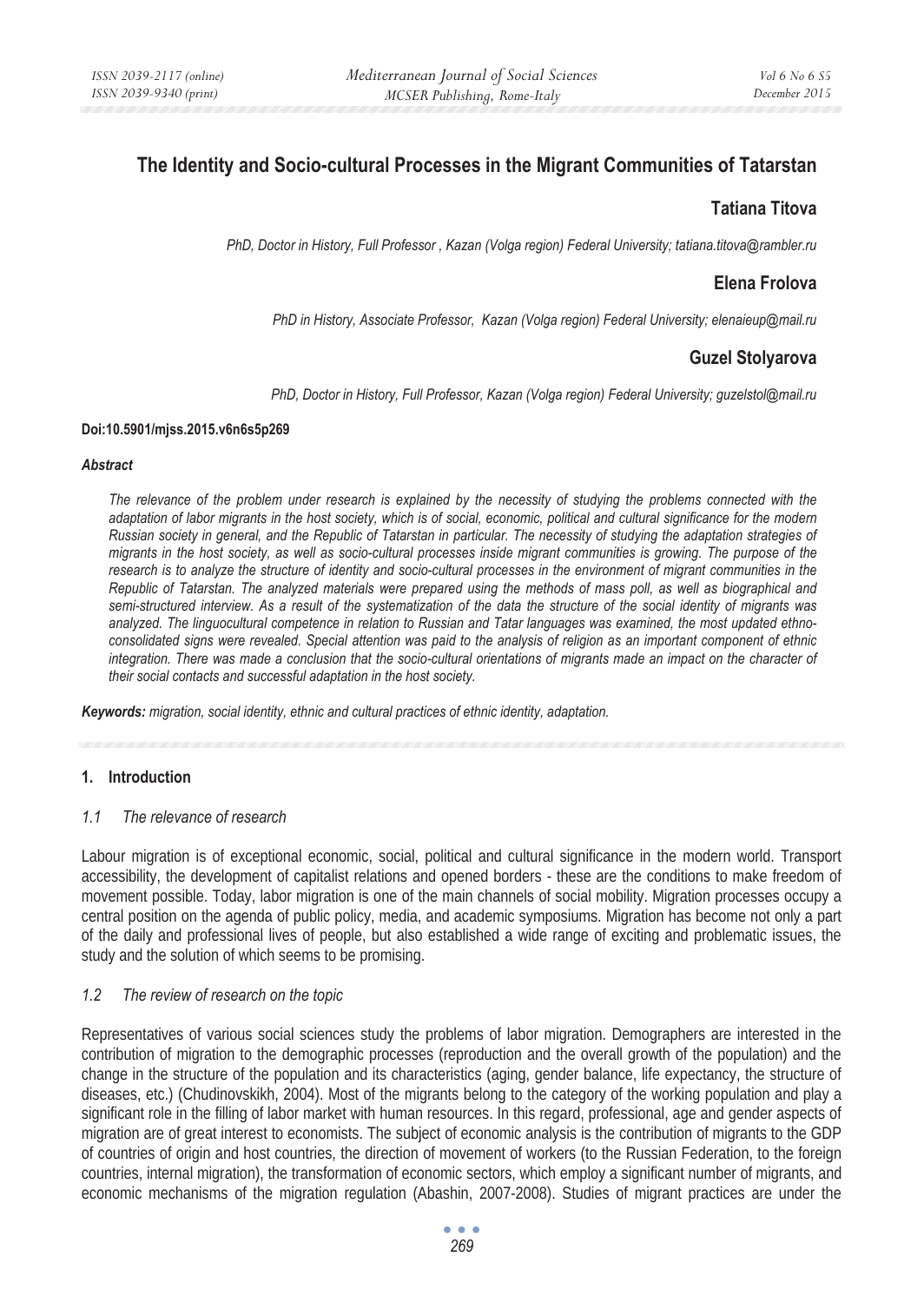interest of anthropologists and sociologists. Primarily the analysis focuses on the internal and external factors of migration (the so-called push- and pull- factors). The authors refer to the mechanisms of migration - how people choose the strategy of moving and duration of stay (short or long), what resources are needed to move, which communication channels are used to maintain links with their families and within the community (Titova et al. 2013). Considerable attention is paid to the issues of adaptation and characteristics of the host society - how high the level of xenophobia in countries where migrants go to work is; if there are any mechanisms of adaptation and integration of newcomers, etc. (Brednikova, 2003). At the same time, the study of life strategies of migrants in the regions of the Russian Federation requires closer examination.

## **2. Methods of the Research**

## *2.1 Theoretical and empirical methods*

The study is based on methodological principles of the multiparadigmatic approach, supplemented by certain provisions of the theory of nationalism (Gellner, 2009; Hobsbawn, 1983), socialization (Berger and Lukman, 1995), as well as the concept of "social organization of cultural difference" F. Barta (Barth, 1989).

The research is based on the analysis of empirical material, collected in 2014. Data was collected by means of a mass survey among representatives of the diaspora, observations and semi-structured biographical interviews. The submission of the resulting material is based on the principles of so-called «thick description», the option of analysis that is made in terms of the informants themselves.

## *2.2 Base research*

During the survey 500 migrant workers among the Uzbek, Azerbaijani and Tajik population of the Republic of Tatarstan were interviewed. 20 interviews with the representatives of the diaspora were also conducted.

## **3. Results and Discussion**

### *3.1 Characteristics of the research object*

The total number of respondents included 150 Azerbaijanis, 150 Tajik, and 200 Uzbek. The ratio of male and female respondents distributed as follows: among the Azerbaijanis respondents 58% were men, 42% - women; among the Tajik - 67% and 32.7% respectively; among the Uzbek - 70% and 30% respectively. Among the Tajik respondents young people under 25 years old (78.7%) and young people aged from 26 to 35 years old (15.3% of respondents) dominated. Among the Uzbek, the number of respondents under 25 years was 14%, aged 26-35 years - 44%; 36-50 years - 42%. Among the Azerbaijanis 30% of the respondents were represented by people under 25 years old, 34% - aged 26-35, and 30% - aged 36-50 years.

## *3.2 Social identity*

The research of the structure of social identity of respondents shows that the best relevance of ethnic identity, compared with other study groups was demonstrated by the Azerbaijanis. Answering the question: «Who am I?» two-thirds of the Azerbaijanis named their ethnicity. In a list of important social factors of identity, ethnic identity was on the second place, leaving behind family and gender characteristics. However, the majority of representatives of the Azerbaijani diaspora, are either natives of the Republic or lived there for more than 10 years, while a significant portion of Tajik and Uzbek respondents have lived in the country for less than 5 years.

In the structure of the social identity of the Uzbek respondents, status characteristics (as a person, a citizen, etc.) took the first place, the second place was gender and family roles, the third were professional characteristics. Ethnic identity was the last - it was mentioned by less than 5% of respondents.

When analyzing self-identifications of Tajik respondents, it was found out that the number of subjective characteristics in their identity matrix prevails over objective: the first place in the structure of subjective identity was given to personal characteristics (to be "kind", "beautiful", "intelligent", etc.) - it was mentioned by every second Tajik respondent. Professional and status characteristics are relevant for a quarter of respondents. Just like Uzbek respondents, we noted the importance of ethnic identity of less than 5% of Tajik respondents.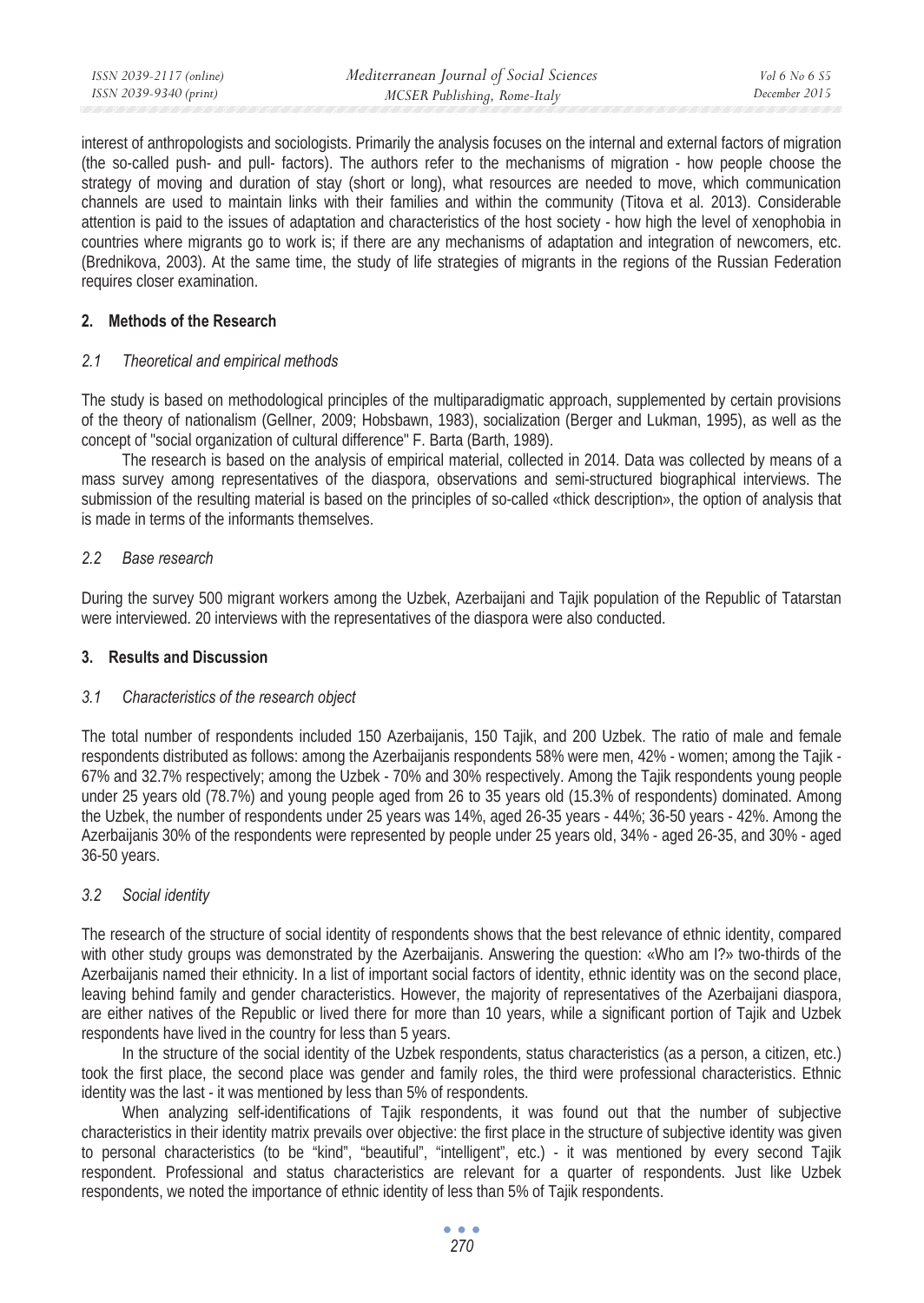| ISSN 2039-2117 (online) | Mediterranean Journal of Social Sciences | <i>Vol</i> 6 No 6 S5 |
|-------------------------|------------------------------------------|----------------------|
| ISSN 2039-9340 (print)  | MCSER Publishing, Rome-Italy             | December 2015        |

The prevalence of subjective characteristics in the structure of social identity may indicate that respondents hardly perceive themselves in the context of social relationships and, consequently, are poorly integrated into the host society.

#### *3.3 Problems of the integration into the host society*

For the majority of those who made a decision to move to Tatarstan was the fact that Tatarstan is perceived in their own country as a Muslim republic. Informants say that it is generally comfortable inter-ethnic climate in the country: «We are fine in Tatarstan, not everywhere the situation is as good as here, our religion is the same" (male Tajik, born in 1980); «From the first day I felt that I got a second home, because Tatarstan and Azerbaijan have a lot in common. And also in Tatarstan there is a lot of common customs as Qurban Bayram, Uraza Bayram, Nowruz Bayram. And the wedding customs and funeral customs are the same. And I like this feeling of the second home. And here it is easy to work and live" (male Azerbaijani, born in 1972).

One-third of the respondents in all research groups approve that they experience difficulties in communication with local people. Tajiks and Uzbeks see the reasons for this in poor knowledge of their native language and national origin («They say different things - all people here think, that people arrived from Tajikistan are not educated, they are terrorists and drug traders» (male Tajik, born in 1962); and Azerbaijanis – in psychological characteristics of their own and the local population. The study of the attitudes towards migrant communities among the local population demonstrates that the population of the republic, justifying the negative attitude towards migrants, indicates the same reasons - the lack of knowledge of the language, unwillingness to adapt and the lack of knowledge about culture, traditions, peculiarities of the psychology and mentality of the indigenous population.

Respondents who have moved to the republic recently, noted that individualism of the local population and weak expression of the collectivist principles prevent their adaptation: «We do not have to name reasons why we go visiting. We've been friends with our neighbors. In our country people living in the same apartment house starting from the first and till the last floor - everyone knows each other. And here I do not know my neighbor, who lives next door. For example, when we prepare pilaf - we take it to our neighbors. And they look at us with surprise. This is an unpleasant surprise. This is a disadvantage, that the neighbors are not in contact with us» (male Tajik, born in 1992).

Responding to a question about the impression that a daily life of the local population have on them, several informants said some negative, in their opinion, characteristics. It is, first of all, lack of respect for parents, «In our country (Tajikistan) both - the Tatars and Tajiks are all welcoming. I have been at many holidays, Tatar wedding was fun. But I did not like attitude of children toward their parents. They believe that they are free, do not obey what their parents say. Speak roughly. We must respect our parents who raised us» (male Tajik, born in 1992).

At the same time, the two-thirds of Azerbaijanis and Uzbeks and every second Tajik noted that they have friends among the local population - mainly the Tatars»: «I feel closer to Tatars. The attitude of the Russian people towards foreigners is different. They communicate little, are not so hospitable. But Tatars are hospitable, they are easier to find the common language with» (male Tajik, born 1993).

In all the groups, respondents show a rather high level of intra-group cohesion, which is an indirect factor of the low degree of readiness for interethnic cooperation. The most concerned respondents are Azerbaijanis: almost all respondents, the two thirds of whom live in the cities of the Republic of Tatarstan for more than 10 years, and the third of them are native citizens of the Republic, emphasized that they maintain close ties with the representatives of their nationality in the city.

#### *3.4 Attitude to interethnic marriages*

The respondents clearly expressed their orientation on mononational marriages: «Even if you live in another country, it is undesirable "to mix blood", as well as our language, our traditions»; «There is an opinion that our nationality is above the others and the rest are the second-rate. And it is believed that it is better get married with your people than other people. And the Azerbaijanis have such a terrible tradition to marry their relatives» (male Azerbaijani, born in 1979).

The majority of respondents in all groups are in mononational marriage. Two-thirds of the Uzbeks, the third of Azerbaijanis, and one from each ten Tajiks said that a marriage of their relative with a representative of other nationality would be categorically disapproved. The most categorical position on this issue is taken by men and women from the age groups of 26-35 and 36-50 years old («We try to avoid marriages with local girls. My brothers, nephews, most of them are not married, they work here, and I'll do my best not to let them marry here. Their parents also asked me to control them so they will not find brides here» (male Uzbek, 37 years old).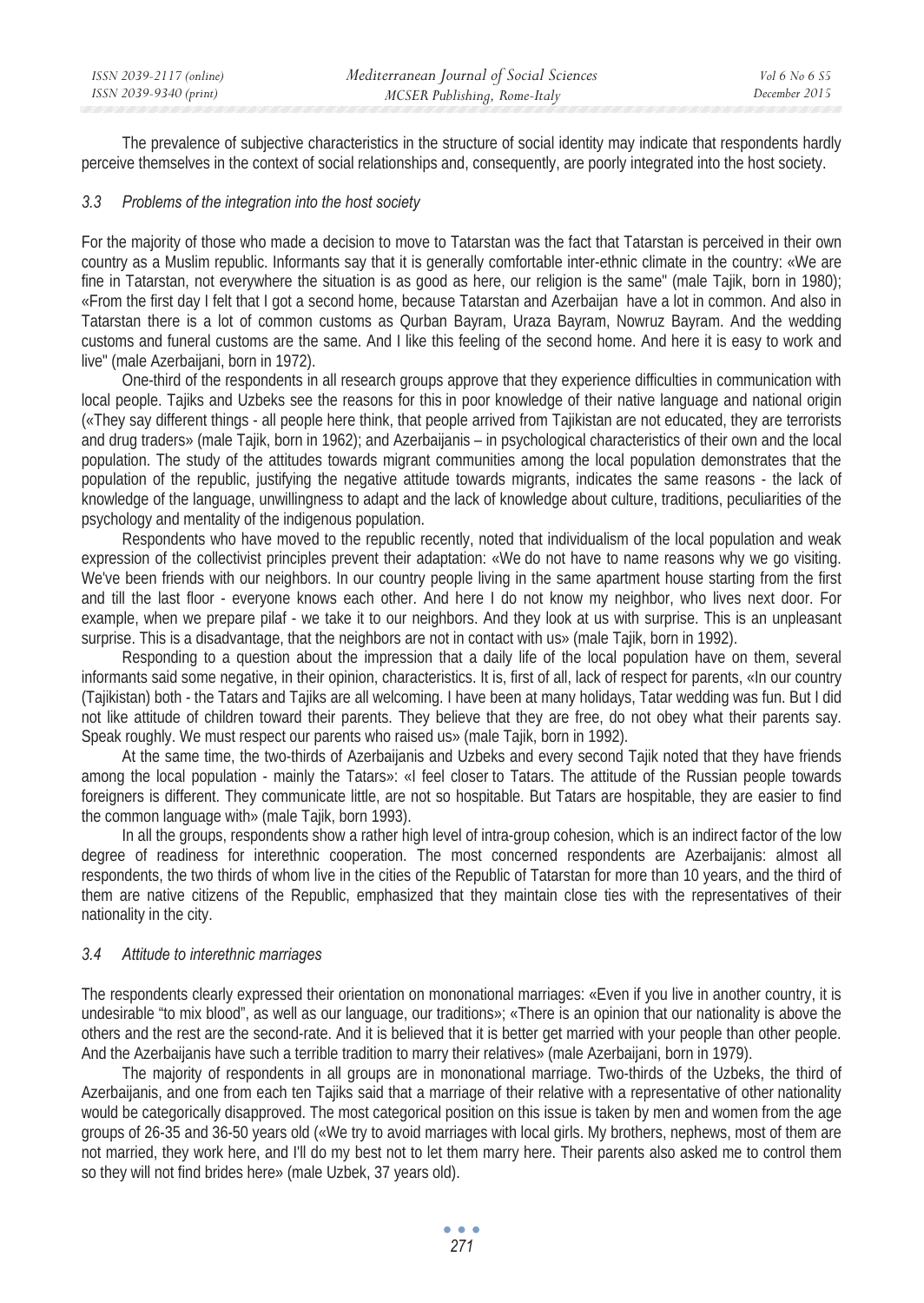#### *3.5 Religion as a factor of solidarity*

Respondents believe that religion plays a significant role in making them united with other people of their own nationality. Two-thirds of respondents in all groups, answering the question: «What, in your opinion, unite you with people of your nationality?» noted the position «religion». One-fifth of interviewed Azerbaijanis and Tajiks, and every second Uzbek respondent took priority 1 and 2 from the list of identifying factors, giving the second position to the concepts such as «origin», «language», «culture».

Azerbaijanis respondents, who participated in a focus group, said that for the members of the diaspora, religion is not an important unifying factor: «for the Azerbaijani people traditions are more important than religion. Azerbaijanis do not really the follow the religion, they know (religious norms), go to the mosque, but they are not engaged in radical religious actions. They support Islam, but they do not go to the mosque every day. The aged might go, but not young people. They prefer to study science» (male Azerbaijani, born in 1972).

Most of the Azerbaijanis and Uzbek respondents have no difficulty in carrying out their religious lives; the third of young (under 25) Tajiks recognize that sometimes they experience some difficulties, mainly related to the subjective circumstances of life (education, work).

The number of respondents who feel the need for strict observance of religious precepts and practices is two-thirds among Azerbaijanis and Tajiks, and the third of the Uzbek respondents. There are 1.5 times more young people among them than in other age groups. However, the actual behavior of the respondents differ from the declared intentions.

The one-third of Tajiks and the one-fifth of Uzbek respondents regularly attend the mosque on Fridays; the vast majority of Azerbaijanis respondents approve that they attend the mosque on occasion, or because of the great need. One-third of Tajiks and a half of Uzbeks state that they do not go to a mosque or visit it extremely rarely. Also the vast majority of respondents in all groups answering whether they attend religious events and read any religious literature, answer negatively. The main reason for non-fulfillment of religious orders for priority of the respondents is their work («People mostly come here to earn money, we have no time to go to the mosque» (male Uzbek, born in 1959).

One-third of the Azerbaijanis and the Tajik have expressed a desire to make their own implementation of religious prescriptions and prohibitions; among Uzbeks a share of such respondents is insignificant. Supporters of strict religious practices among young people are twice more than in older age groups.

Respondents noted a number of factors that hinder their integration into the ummah of Tatarstan. For example, many informants regret that due to the lack of knowledge of Tatar language, they cannot fully understand sermons at the mosque: «All mosques in Tatarstan deliver their sermons in Tatar. Kul Sharif also. It's bad, because not everyone knows Tatar, I have Tatar friends who do not speak Tatar language "(female Tajik, 20 years old). The migrants with insufficient knowledge of Tatar language listen to the sermon only nominally. The Azerbaijanis respondents noted that for them visiting the mosque is purely religious in nature and is not a leisure activity: «They pray and leave – they don't stay there. In Azerbaijan, we don't have such practice - to stay in the mosque and talk. The mosque is used to pray and leave» (male Azerbaijani, born in 1950).

#### *3.6 The attitude to the role of religion in society*

The majority of respondents who participated in the study are aware of the fact that regulations of modern life can't be realized with the help of religious norms: «This is very bad, because the only way is impossible. Even if a train goes in one direction, it will never return. It's impossible. Only Christian direction can is not possible either. Islam only is also impossible. We are a multiethnic country. Buddhism, Christianity, other religions exist here. And if the religion is different the people are different. This doesn't work this way. If there is only Islam, it can not be above the others, there are Buddhists and Christians» (male Azerbaijani, born in 1950).

At the same time, it was suggested that the religious sphere needs to be strictly controlled by the state: «There must be a system, a control system. Because if Islam controls the Christians, they will not follow it and vice versa. It must be combined with each religion as the State Duma. I would create a council of religious representatives. If the state is not secular, we lag behind the world's societies. But it must be controlled. We can not give a way to Christianity, Islam, - Buddhism or other religions. Something in common... Religion should be controlled, it can not be dissolved. If the Russian government created such a system, it would be easier to unite the Christians, the Muslims, the Buddhists and the other religions. They have to rely on something. And we do not have it, nothing. A lot of bad people use religion as a cover….» (male Azerbaijani, born in 1950).

During the studies of diasporas and migrant communities of the Republic of Tatarstan many leaders of migrant communities, as well as ordinary members of the diaspora, suggested that it is possible to solve social problems by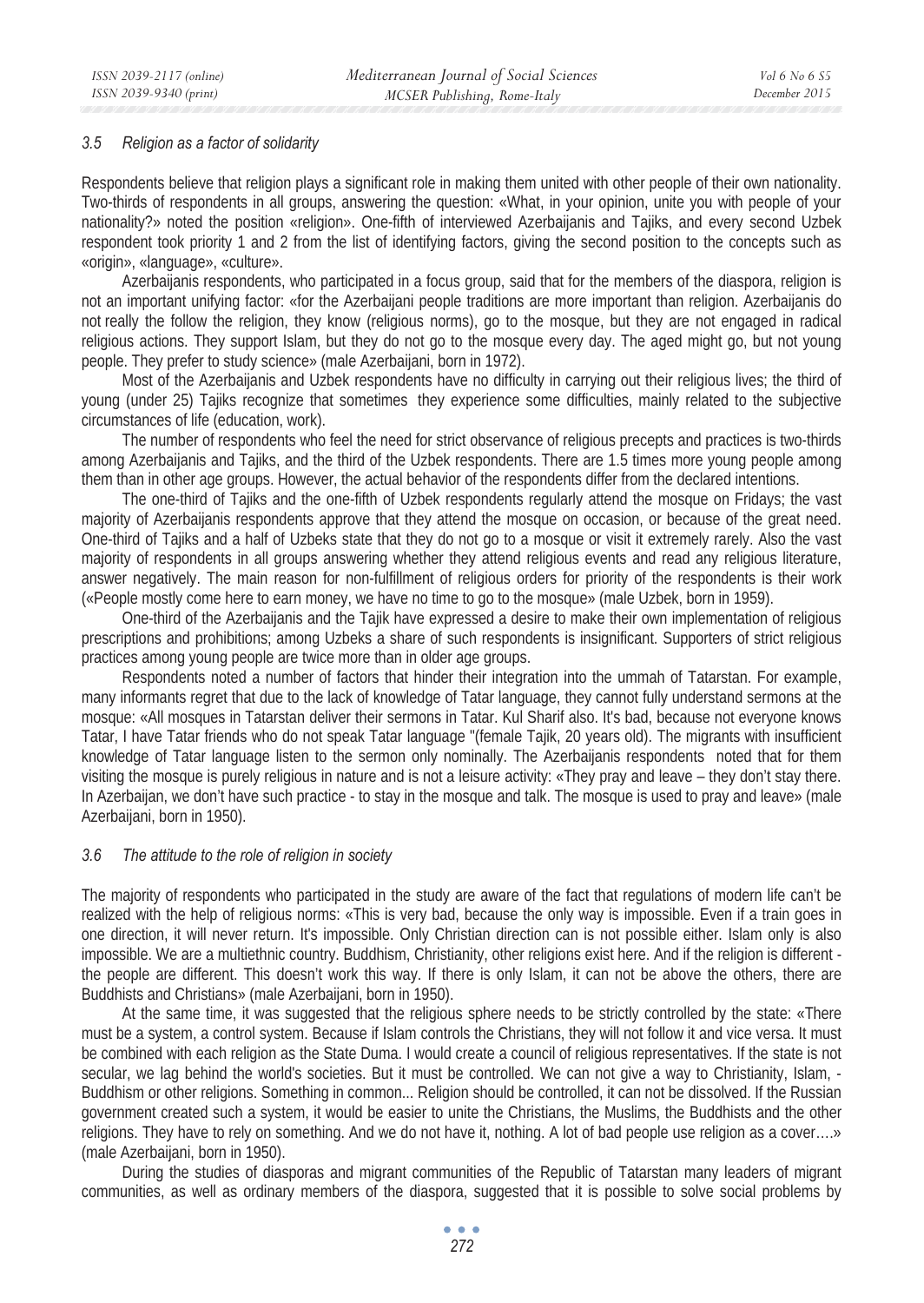| ISSN 2039-2117 (online) | Mediterranean Journal of Social Sciences | Vol 6 No 6 S5 |
|-------------------------|------------------------------------------|---------------|
| ISSN 2039-9340 (print)  | MCSER Publishing, Rome-Italy             | December 2015 |

regulating their life in society with religious norms. "The Bible and the Quran have small differences. Do not steal, do not kill, everything is the same. And what's the difference if Islam controls the society or the Bible. The main thing is that it should be correct. The main thing is not to use the Quran or the Bible for own purposes" (male Tajik, born in 1962).

The results of this study show that, in spite of the awareness of the majority of respondents of inability to establish religious orders of the state in today's realities, the number of people who support the idea that state policy and religious norms of communities should be united is large enough. Two-thirds of the respondents Azerbaijanis, a half of Tajik and a quarter of Uzbek respondents believe that their social life should be more or less governed by religious norms.

About 90% of Azerbaijanis and Uzbeks, two-thirds of Tajiks believe that the political system of Russia in some degree should comply with the principles of the religious state: "If a person didn't go to prison for theft, but lost his hand, he might not steal next time" (male Tajik, 27 years old).

Three-quarters of the Uzbek and a quarter of Azerbaijanis recognize that being in a difficult situation, they would prefer to be guided by their traditional norms, not the legal ones; about the third of Uzbek respondents and the oneseventh of Tajiks would prefer to be guided by religious norms.

One-third of Azerbaijanis and every second Tajik say that in a difficult situation they will be guided by the official Russian legislation.

The lack of confidence in the fact that a secular state can effectively solve political and social problems of society is truly important for young people. Among young people under 25 the number of those who support the strengthening of the role of religion in the life of state and society is several times higher than the number of respondents who support this position in other age groups.

A lot of researches are devoted to the causes and forms of employment of women, as well as its consequences and risks, which is connected with a change of place of residence and civil status. One of the difficulties connected with migration, the researchers pay particular attention to human trafficking, labor slavery, physical violence, humiliation and discrimination (Brednikova, 2003).

Since the migration, including labor migration, cannot be only legal, but also illegal / semi-legal, the study of this factor is complicated: a simple statistical calculation of the number of migrants and a description of their key sociodemographic characteristics (age, marital status, level of education, and others) is sometimes impossible (Chudinovskikh, 2004).

The number of migration flows is increasing, which can be viewed as a challenge for the host country, since migration is accompanied by a number of factors (for example, a higher proportion of informal employment, ethno-cultural practices) which may affect the structure of the host society.

## **4. Conclusion**

The research of the structure of social identity of the respondents indicates that ethnic and religious identity is more important for young people under 25, whereas gender, family, status and professional characteristics are more important for the people of middle age, who are in the most active phase of their life cycle. Among all groups the greatest variety of social characteristics, indicating successful integration into the host society, was demonstrated by the Azerbaijanis. For them, the most important characteristic is the relevance of ethnic identity. A smaller set of social characteristics, the predominance of subjective characteristics over the objective structure of social identity, which is actual for the Tajik and Uzbek respondents demonstrate the problems of adaptation and weak integration into the host society.

Despite the comfortable inter-ethnic climate in the country (in general), the majority of respondents have no motivation for interethnic interaction. For the Tajiks and Uzbeks the barrier is the poor knowledge of the language. Azerbaijanis demonstrate a higher level of intra-group unity, which also prevents the integration into the host society. The respondents clearly express their focus on mononational marriages; the strong disapproval of interethnic marriage is expressed by the Uzbeks. Most respondents do not take any effort to integrate into the host community: it is demonstrated by a lack of desire to raise the level of the Russian language; unwillingness to go beyond their own ethnic community, etc.

The study has recorded a higher level of religiosity among younger respondents (under 25 y.o.). These are the respondents, who appreciate their level of competence and support the tightening of the religious regulations and prohibitions. This category of respondents can be characterized by the lack of confidence in a fact that a secular state can effectively solve political and social problems. Young people under 25 years old support the strengthening of the role of religion in a social life. At the same time, this category of respondents is characterized by the pursuit of a successful integration into the host community - in particular, young people are more likely to express the desire to improve the linguistic competence in Russian language.